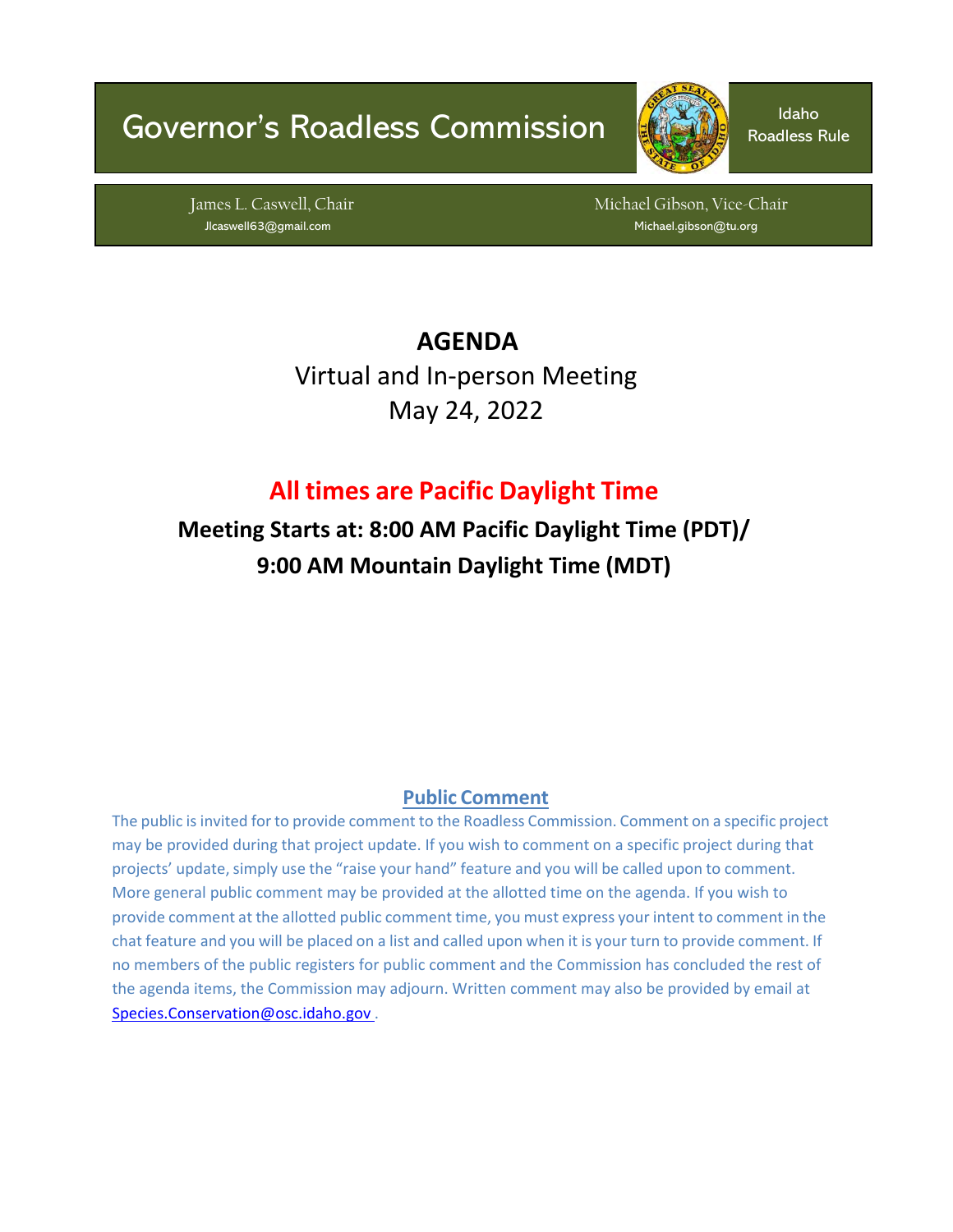# *May 24, 2022*

| <b>Video Teleconferencing Information:</b>                                                  |  |  |
|---------------------------------------------------------------------------------------------|--|--|
| <b>WebEx meeting link:</b>                                                                  |  |  |
| https://idahogov.webex.com/idahogov/j.php?MTID=mb0db37256f783e66d195747fa0cf4a40            |  |  |
| Phone: +1-415-655-0001                                                                      |  |  |
| Meeting number (access code): 2461 544 7024                                                 |  |  |
| Meeting password: tXhSqMc2U49                                                               |  |  |
| <b>In Person Address:</b>                                                                   |  |  |
| Location: Grizzly Room in the INRC building at 3232 W Nursery Road, Coeur d'Alene, ID 83815 |  |  |

#### *Call to Order – 8:00 – 8:15 PDT*

#### *Preliminary Action Items 8:15 - 9:15 PDT*

| Review and Approval of the Letter on Prescribed Burning to the RFJim Caswell                                    |  |
|-----------------------------------------------------------------------------------------------------------------|--|
| 9:15 – 9:45 PDT                                                                                                 |  |
| 9:45 - 10:15 PDT<br>Boise NF: Lowman WUI Prescribed Burn<br>Salmon-Challis NF: South 21 Fuels Reduction Project |  |
| 10:15 – 10:30 PDT                                                                                               |  |
| Regular Agenda - Action Items - 10:30 - 12:00 PDT<br><b>PROJECT UPDATES and NEW PROJECTS</b>                    |  |
| 1. Non-Timber, Roads, or Minerals Small Projects - Amy Marshall - Includes all Forests:                         |  |

Upper Payette Lake Campground Spring Decommissioning (Payette NF) Hartley Meadows Repair Project (Payette NF) Pollock Mountain Trail Reroute (Payette NF) Trail Creek Fence Extension (Salmon-Challis NF)